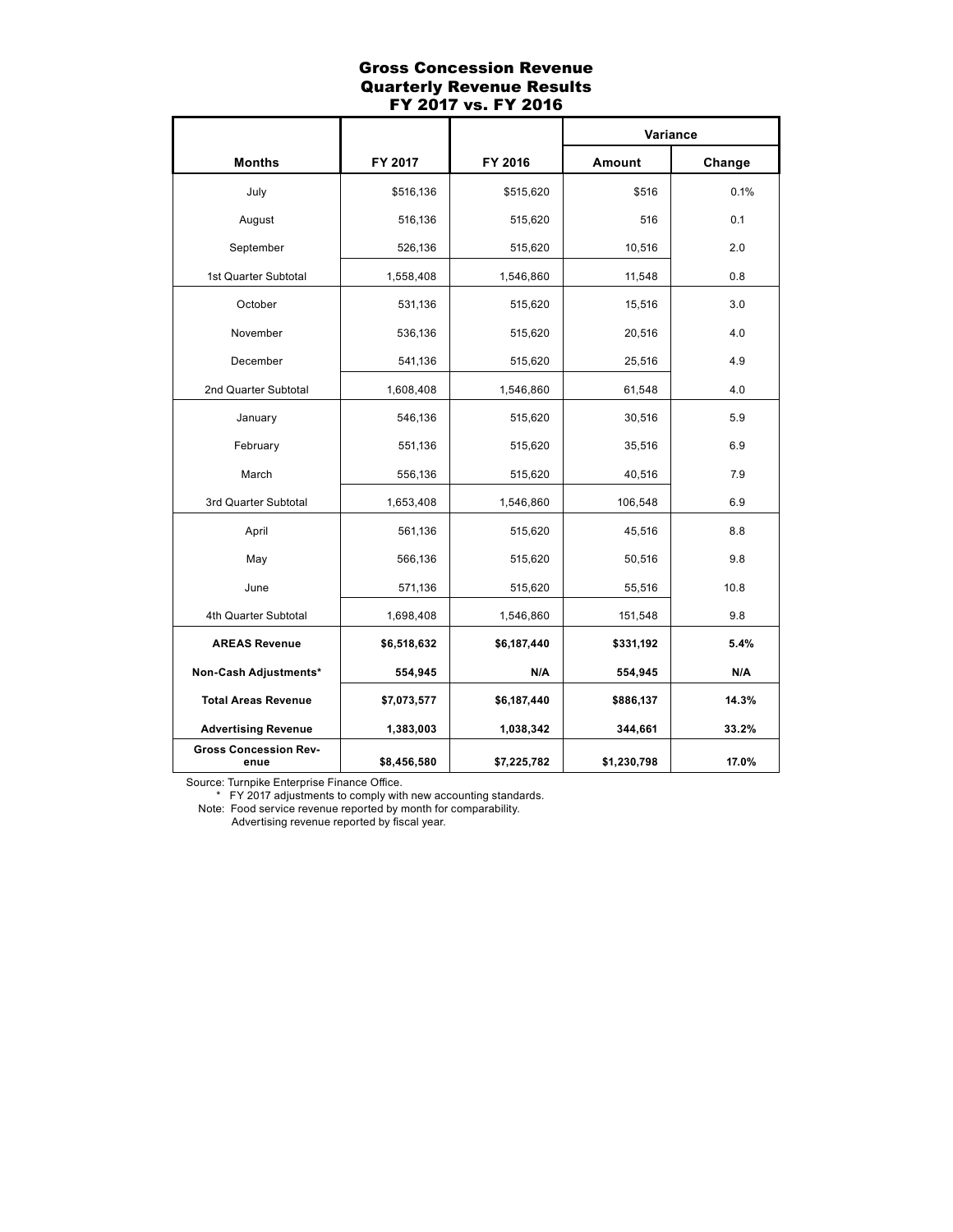#### Florida's Turnpike Concessions Revenue Forecast (\$000) FY 2018 through FY 2028

| <b>Fiscal Year</b> | <b>Concession</b> | <b>Advertisement</b> | <b>Total Gross</b><br><b>Revenue</b> |
|--------------------|-------------------|----------------------|--------------------------------------|
| 2018               | \$6,550           | \$1,394              | \$7,944                              |
| 2019               | 6,635             | 1,302                | 7,937                                |
| 2020               | 6,722             | 1,335                | 8,057                                |
| 2021               | 6,809             | 1,318                | 8,127                                |
| 2022               | 6,898             | 1,262                | 8,160                                |
| 2023               | 6,987             | 1,178                | 8,165                                |
| 2024               | 7,078             | 1,184                | 8,262                                |
| 2025               | 7,170             | 1,190                | 8,360                                |
| 2026               | 7,263             | 1,196                | 8,459                                |
| 2027               | 7,358             | 1,202                | 8,560                                |
| 2028               | 7,453             | 1,208                | 8,661                                |

Source: Turnpike Enterprise Finance Office

Note: The forecast amounts for concession revenue are based on agreement with Concessionaire, Areas USA FLTP, LLC, and include minimum contract amount with a conservative growth factor. Advertising revenues from toll booths are projected to decline due to All-Electronic Tolling conversions.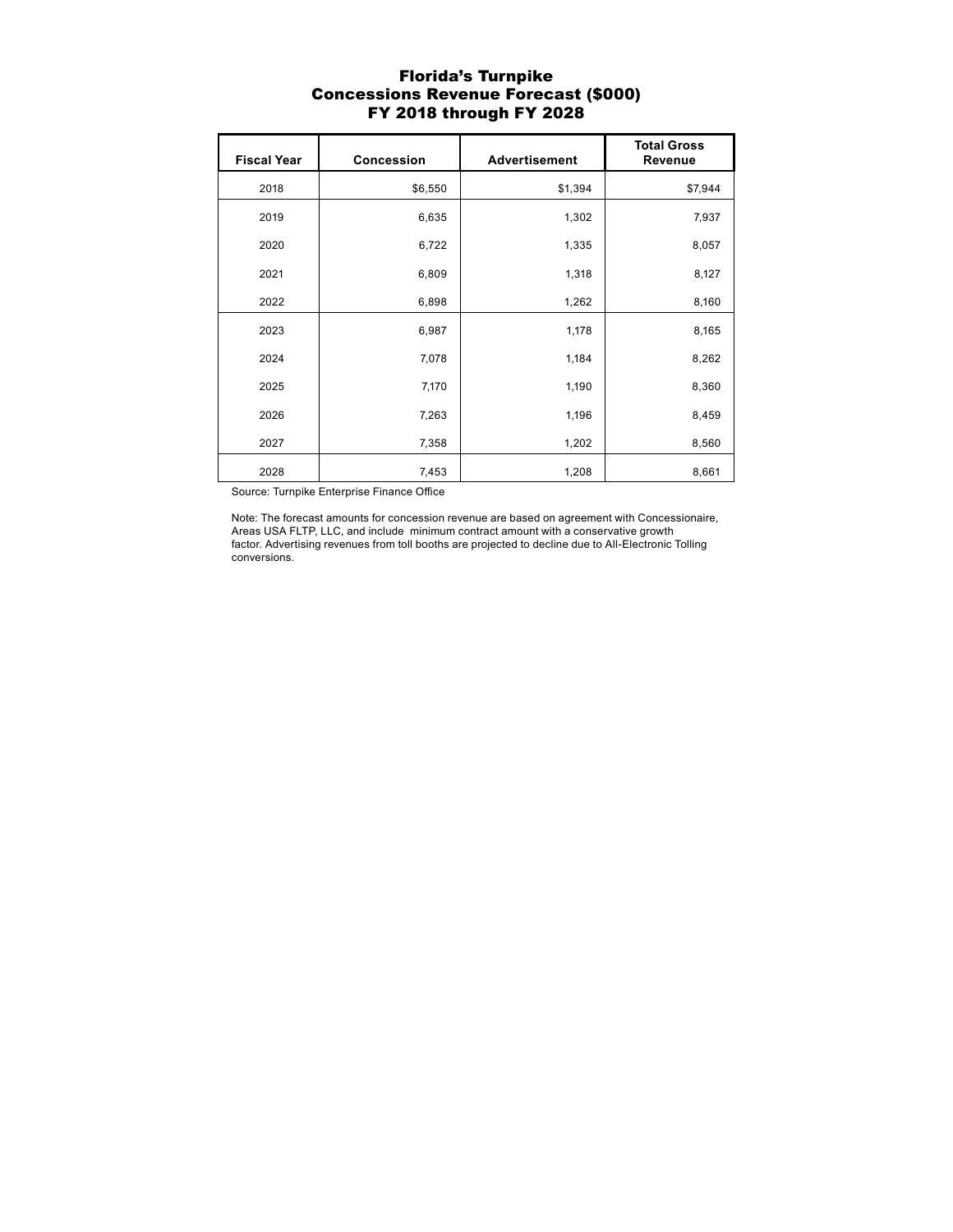Service Plaza Scorecard Percentage of Good / Fair Responses



Restaurant Building Fuel Station

The Turnpike conducts annual customer satisfaction surveys to evaluate the opinions and perceptions of services provided at the service plazas located along the Turnpike's mainline. Based on the FY 2017 Service Plaza Customer Survey conducted in fall 2016, the graph above shows that customers gave the Turnpike high marks both for the restaurant building and fuel station facilities in all categories surveyed.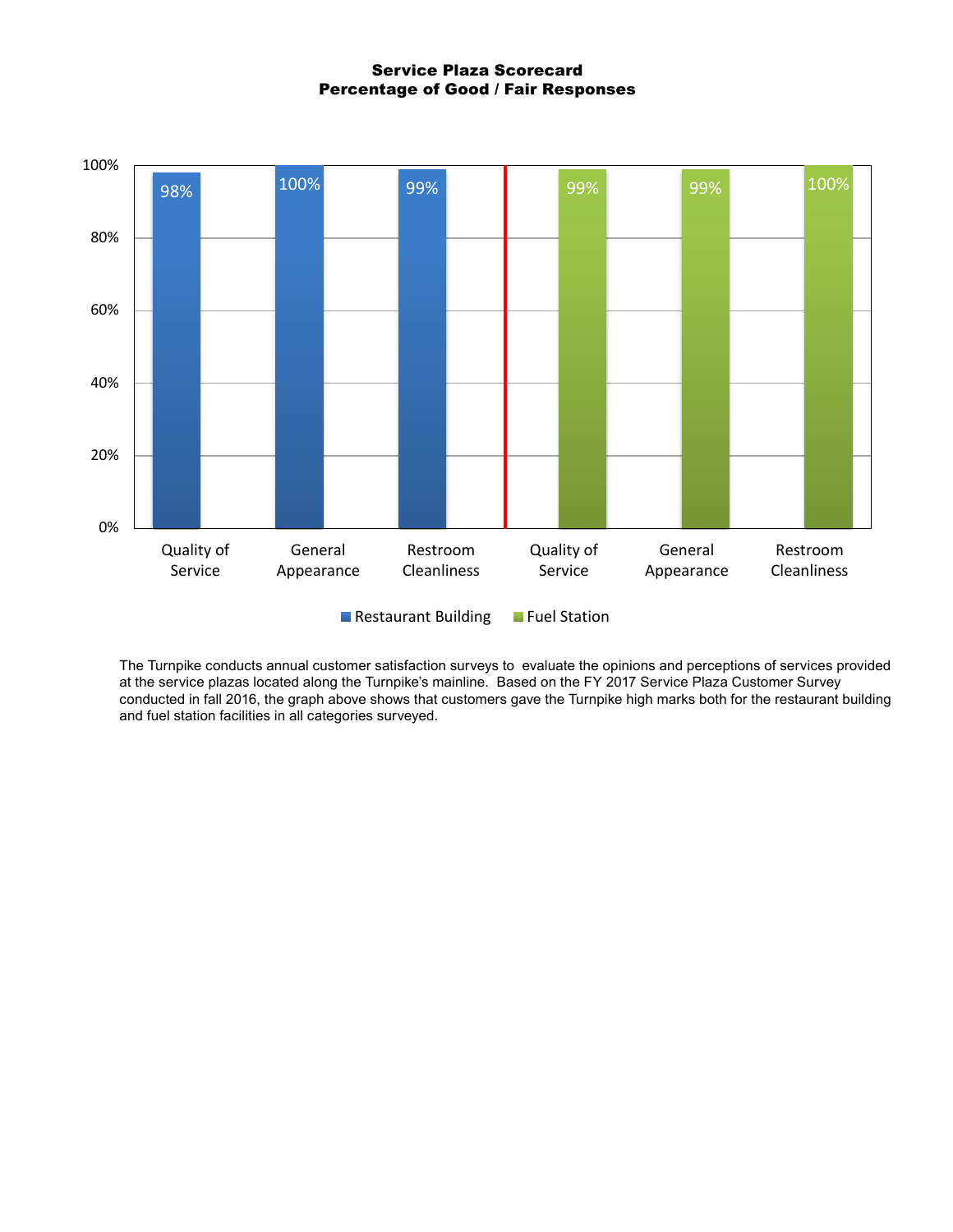# Gallons of Fuel Sold FY 2008 through FY 2017 (In Millions)



This graph depicts gallons of fuel sold at all service plazas for the ten year period from FY 2008 through FY 2017. In FY 2011 and FY 2012, fuel sales declined primarily due to construction activities at several service plazas which started in November 2010. Fuel sales increased starting in FY 2013. Both gasoline and diesel gallons sold increased in FY 2017 by 7 percent and 15 percent, respectively, compared to the preceding year primarily due to traffic growth at renovated service plazas and lower fuel prices.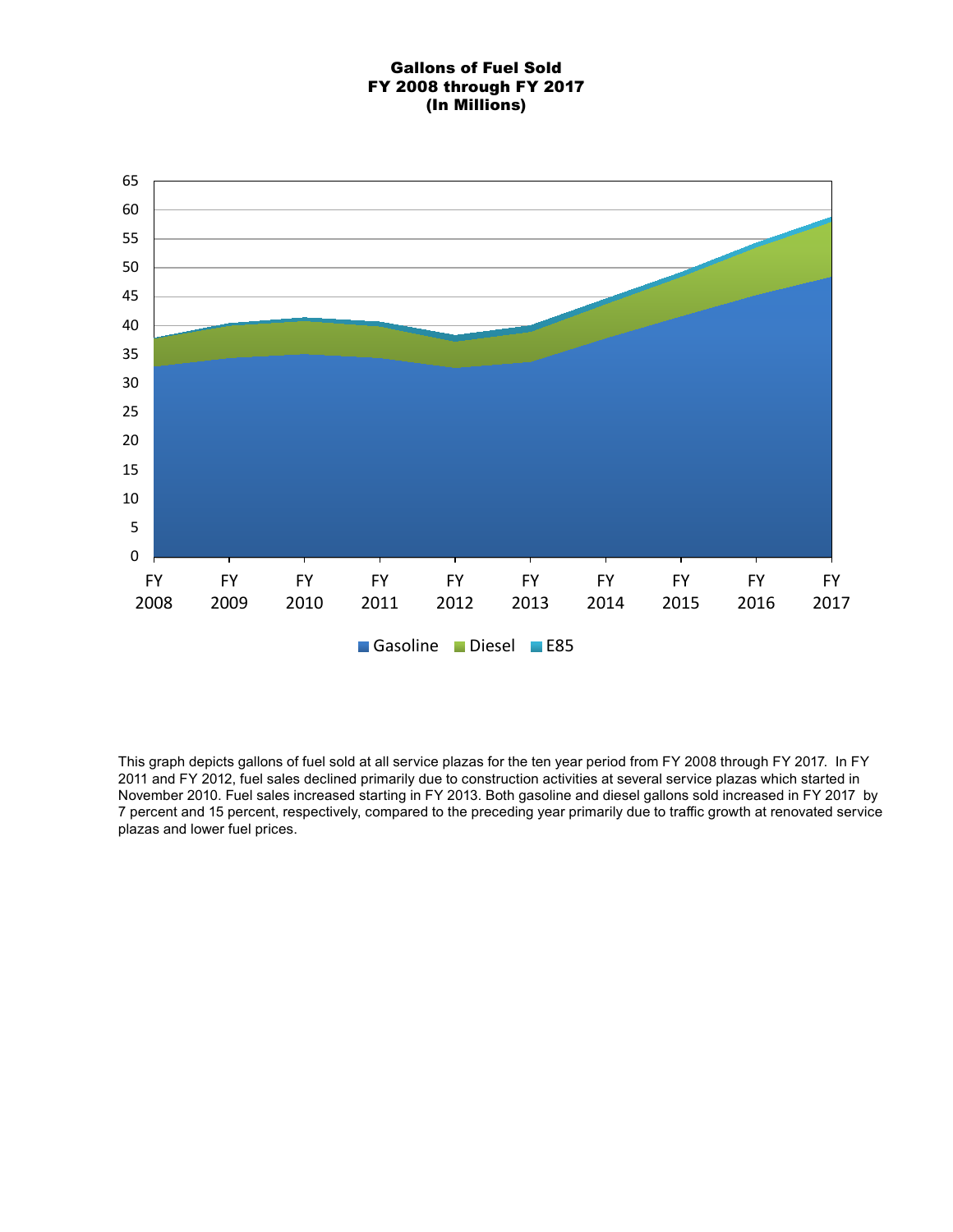## Food and Convenience Store Sales FY 2008 through FY 2017 (In Millions)



This graph illustrates food and convenience store sales for the past ten years. In FY 2017, food sales totaled nearly \$59 million, an increase of 2 percent over FY 2016. Convenience store sales of approximately \$18 million represent an increase of 13 percent from the preceding fiscal year. The increase in sales is largely due to more traffic and completion of renovations at most several service plazas.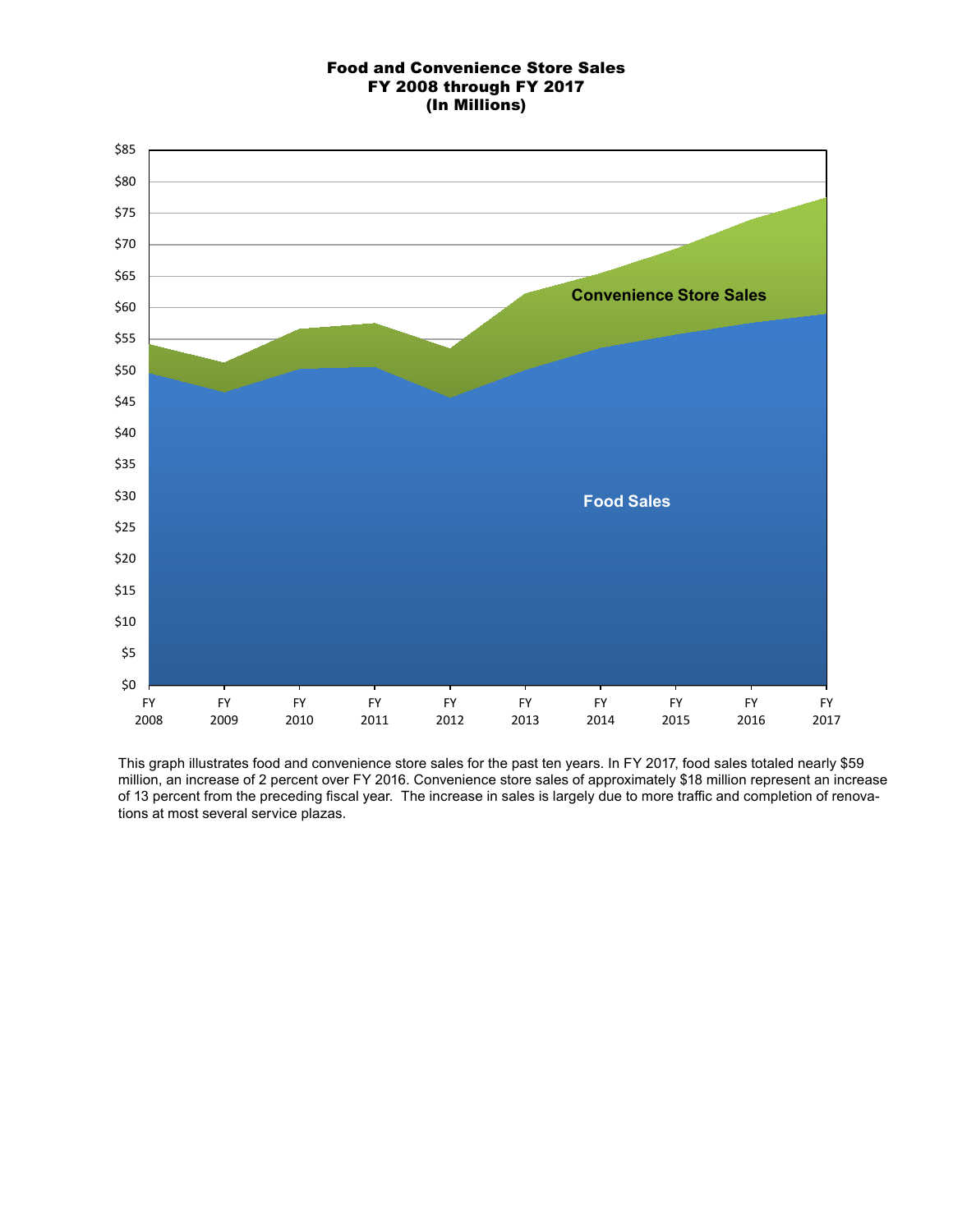## Food and Convenience Store Sales by Service Plaza FY 2017 (In Millions)



Restaurant Sales Convenience Store Sales

As depicted in the graph above, there is a direct correlation between a service plaza's restaurant sales and its distance from major urban areas. Sales in rural areas such as Fort Drum and Fort Pierce service plazas are higher where recreational travelers are more prevalent. On the contrary, sales in service plazas located near urban areas such as Pompano Beach are lower since they serve commuters. This trend is consistent with prior years. Overall, the restaurant sales and convenience stores sales totaled approximately \$59 million and \$18 million, respectively, for the year. Restaurant and convenience stores sales at Okahumpka increased substantially compared to prior year due to completion of construction activities.